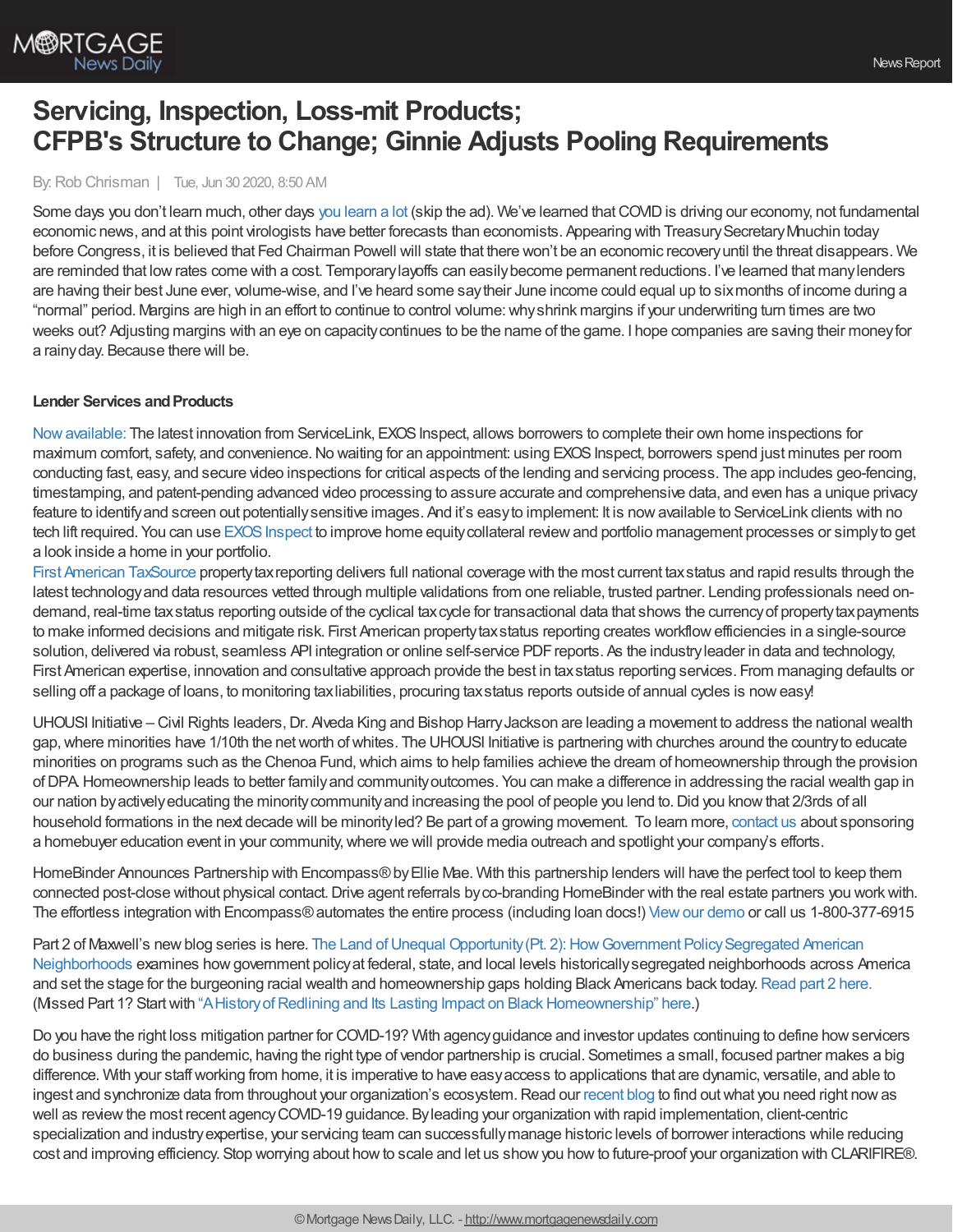As COVID-19 continues to profoundlyimpact everyaspect of business, [Sourcepoint](https://www.sourcepointmortgage.com/) understands mortgage servicers must adapt quicklyto a new normal. Its experienced Omnichannel Contact Center and Collections teams, and default support staff are available to serve your borrowers and ease their concerns, not onlyduring normal times but also during periods of uncertainty. Backed bythe most comprehensive set of servicing and collection licenses and a 5,000+ global workforce with US and global centers, their teams are well equipped to help your borrowers through these difficult times - whether fielding customer service inquiries, navigating through a forbearance application and the approval process to ensure theyget the assistance needed in a timelymanner, or working through loss mitigation or modification strategies, theyare here to help. Learn more about Sourcepoint's default servicing capabilities.

## **CFPBinthe News**

Whyshould originators care that in a 5-4 decision authored byChief Justice John Roberts, the Supreme Court has held that the Consumer Financial Protection Bureau's (CFPB) single-director, for-cause removal structure is unconstitutional because it violates the separation of powers? The court found that the CFPB's [structure](https://www.wsj.com/articles/supreme-court-orders-restructuring-of-consumer-financial-protection-bureau-11593441215?emailToken=7e611b1676528442a8d72f2f3c9da9b6PTvyYugTjgN3JiZghe0dIDewqfxbODdE37hokMDdxsPm9vXf/lehbEbENUEDo+NAFRpUozioJ7Xf01mlOAsfCo/8GW+7Z5sgF+qxkSbrUANXJI09/HI5QoEoFTnQeAtemZ62EW8we4NNCUis4qryYQ%253D%253D&reflink=article_email_share) can be saved bystriking out the for-cause termination provision from the rest of the Dodd-Frank Act. So the agency's structure was ruled [unconstitutional](https://www.npr.org/2020/06/29/882519237/supreme-court-gives-president-power-to-fire-key-independent-agency-chief) because its director held too much unchecked power, and now the President can fire the director of the CFPB.

The CFPB touches many other industries besides mortgage lending. It's leadership may not have much direct on the lending activities of LOs. The Trump administration declined to defend the CFPB and agreed with legal challengers who argued its structure was unlawful, abandoning the legal position of the Obama administration. The case itself involved a challenge by debt-relief firm Seila Law LLC, which sought to contest a CFPB subpoena.

Isaac Boltansky Compass Point Research & Trading opined, "In the simplest terms, this means that CFPB Director Kathy Kraninger could be dismissed by the president, which we believe would occur almost immediately if a Democrat wins the White House. At the highest level, we viewthis decision as (1) a net negative for consumer financial firms as it adds political volatilityto the federal policymaking process and should embolden certain state-level actors and (2) directionally positive for the effort to end the GSE conservatorships as there is a readthrough from this case to the FHFA's governance structure, which could bolster Director Calabria's sense of urgency... The Seila Law decision carries significance for mortgage finance in two specificways: (1) the effort to revise theQualified Mortgage (QM) rule in order to end the patch; and (2) the FHFA's governance structure." (The overseer of Freddie and Fannie is similar in structure to the CFPB.)

## **Capital Markets**

Ginnie Mae announced sent All Participants Memorandum 20-07 [\(APM20-07](https://www.ginniemae.gov/issuers/program_guidelines/Pages/mostrecentapms.aspx)) that immediately implements pooling eligibility restrictions on re-performing mortgage loans thatwere bought out ofGinnie Mae pools. This temporaryaction continues to provide for buyout transactions that are appropriate and necessary, while maintaining market confidence in Ginnie Mae [securities.](https://www.ginniemae.gov/newsroom/GinnieInBrief/Pages/default.aspx)

The main topic of conversation over the lastweek is the **risingnumber new positive coronavirus confirmations** that have taken place since many social restrictions were lifted. This offset the positive news that resulted from the increase in economy activity following forced business closures amid the initial outbreak this past spring. While some increase in positive cases was expected as more tests are being done and people visit restaurants and stores at limited capacity, the percentage of those testing positive has also risen despite expectations that the summer heat and humiditywould slowthe spread. Manyof the states that are seeing a rise in newinfections are those in the South and West that experience hotter temps and higher humidity. Financial markets took a pause from their recent bullish outlook lastweek as the unknowns aboutCovid-19 present potentiallylarge risks to the economic outlook. As states begin to pause or reverse course on which business mayopen and byhow much and with enhanced unemployment benefits set to expire in Julythings may getworse again before we are on the steadypath to recovery.

Normally, **badnews means the yieldcurvewill flatten, but despite the announcement ofreopeningdelays across several states and the WHOsayingthe "worst is yet tocome"** regarding the coronavirus, the curve actuallysteepened and the 10-year yield ended the day unchanged. Part of that was due to exceptionally strong housing data, which saw pending home sales jump 44.3 percent in May after falling 21.8 percent in April. The Mayfigure was expected to register around 18.0 percent, and certainlybodes well for summer homebuying season.

The week opened with a bit of Fed-related news. The Fed finallyannounced the launch of its primarymarket corporate credit facility. Additionally, Fed Chair Powell stressed the U.S. economic outlook is "extraordinarily uncertain" due to the pandemic, which he said must be contained to ensure a recoveryin advance of his prepared testimonyfor today's appearance before a House panel.Hiring is picking up and spending is increasing, but "a full recovery is unlikely until people are confident that it is safe to reengage" in activities.

Today's calendar starts here shortlywith Redbook same store sales for the week ending June 27. Later this morning brings S&P/Case-